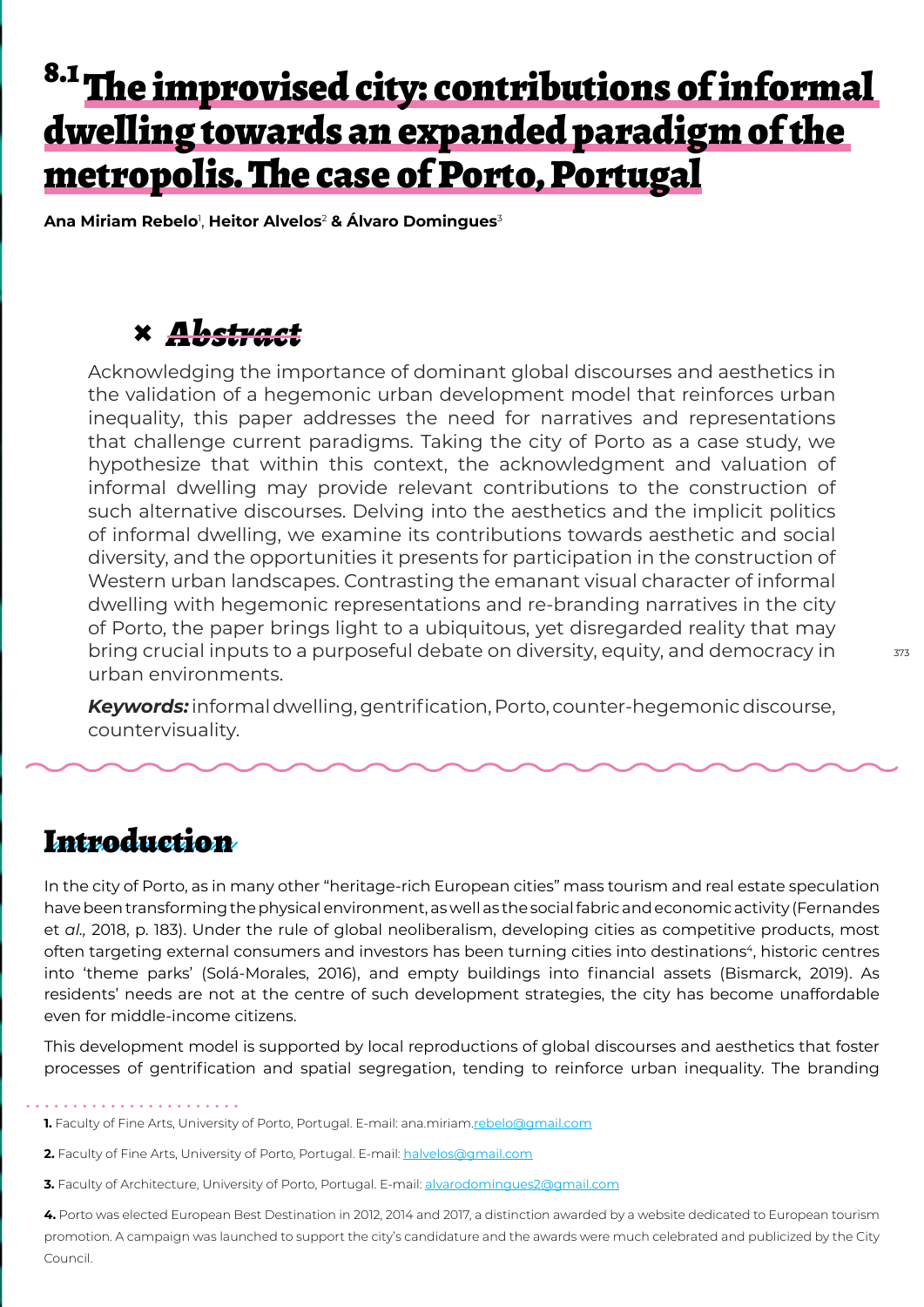operation implemented by the Porto City Council since 2014, is an example of the reproduction and dissemination of such narratives and representations. Using a generic graphic language, easily recognized internationally, the 'Porto.' brand projects a marketable version of the city, largely presented as its rightly, endemic identity (Rebelo et *al.*, 2022).

The pursuit of a more equitable and plural urban reality demands narratives and representations that challenge current paradigms and help envision alternatives. The hypothesis presented herein is that in contexts such as Porto, the aesthetics and implicit politics of informal dwelling can provide important contributions to the formulation of such alternative discourses and representations, thus helping counter a narrative of inevitability that underpins the hegemonic neoliberal vision of the city as a competitive product in a global market (Anholt, 2007).

The paper firstly provides a contextual definition of the research subject, through which we begin to unravel the subversive potential of informal dwelling practices and aesthetics (which lies in the very characteristics that determine their designation as informal) as well as to evince the aesthetic and legal intricacies of informality. We subsequently outline a theoretical framework for the defence of informal architecture as fertile ground for the identification of aesthetic and conceptual elements that can fuel counter-hegemonic discourses. Lastly, a case study provides preliminary empirical evidence that supports our hypothesis, through the observation and interpretation of informal architectural aesthetics from the city of Porto, and corresponding juxtaposition with the globalized visual rhetoric of the city's brand and graphic identity.

#### **1.1 Informal dwelling: a working definition**

The diversity of situations to which the concept of informality is applicable, within the context of architecture, requires a specific definition within the present research. Informality, as the word explicitly indicates, is defined in opposition to what is formal. The word 'formal' derives from the Latin word 'forma', meaning form, figure, and shape <sup>5</sup> . It also refers to "an agreed and often official or traditional way of doing things"6. In the case of architecture, the concept usually refers to the norms that regulate the practice of construction, but it also applies to the characteristics of the physical form of buildings. It is also significant that the Portuguese word *forma*  [ˈfɔrmɐ], meaning shape, is a homograph of the word forma [ˈformɐ] which means mould - a matrix that produces identical forms. Thus, the same spelling indicates a material result and provides a metaphor for the normative system that produces it, evincing the interdependence between process and form, between practices and aesthetics.

The normative systems that regulate architectural construction and frame architectural aesthetics are set through explicit legislation and tacit conventions. Legal norms concern property rights regulations, local development plans, building norms*,* the last of which are ensured by the legal requirement of professional expertise. Tacit norms concern tradition, architectural styles, and dominant aesthetics commonly referred to as 'good taste'.

Taking the perspective of visual culture, our research primarily focuses on informal architectural aesthetics, those in which a 'mould' or matrix cannot be identified, and that consequently resists framing within the above tacit conventions. This means that we will not be examining architectures that have been produced, partially or entirely, through informal practices, if they reproduce normative aesthetics, as in the case of vernacular tradition. Nor will we address architectures that are visually unconventional if they were conceived within the exercise of professional architecture, for we are interested in the political significance of amateur architecture. We are interested in informal aesthetics, which derive from building processes that are partially or entirely informal, because such architectures, we argue, have political potential in both respects.

Therefore, although our case study focuses mainly on informal dwellings' transgression of tacit aesthetic conventions, we will address aspects of the transgression of building legislation as well, as they are enmeshed with aesthetic transgression and - because their analysis is concurrent with our objective of providing contributions towards the construction of alternatives to current hegemonic visions and representations of the city.

Besides the differentiation of the various natures of the norms that regulate formal practices and aesthetics, we should point out that architectures that present aspects of informality often also include formal processes. This hybridity has been noted by various authors (Alterman & Calor, 2020; Ateliermob, 2014), and its acknowledgement presents a more consequent approach to the study of these phenomena than classifying architectural objects into separate categories.

**<sup>5.</sup>** https://www.etymonline.com/word/formal

**<sup>6.</sup>** https://dictionary.cambridge.org/pt/dicionario/ingles/formal?q=formal\_2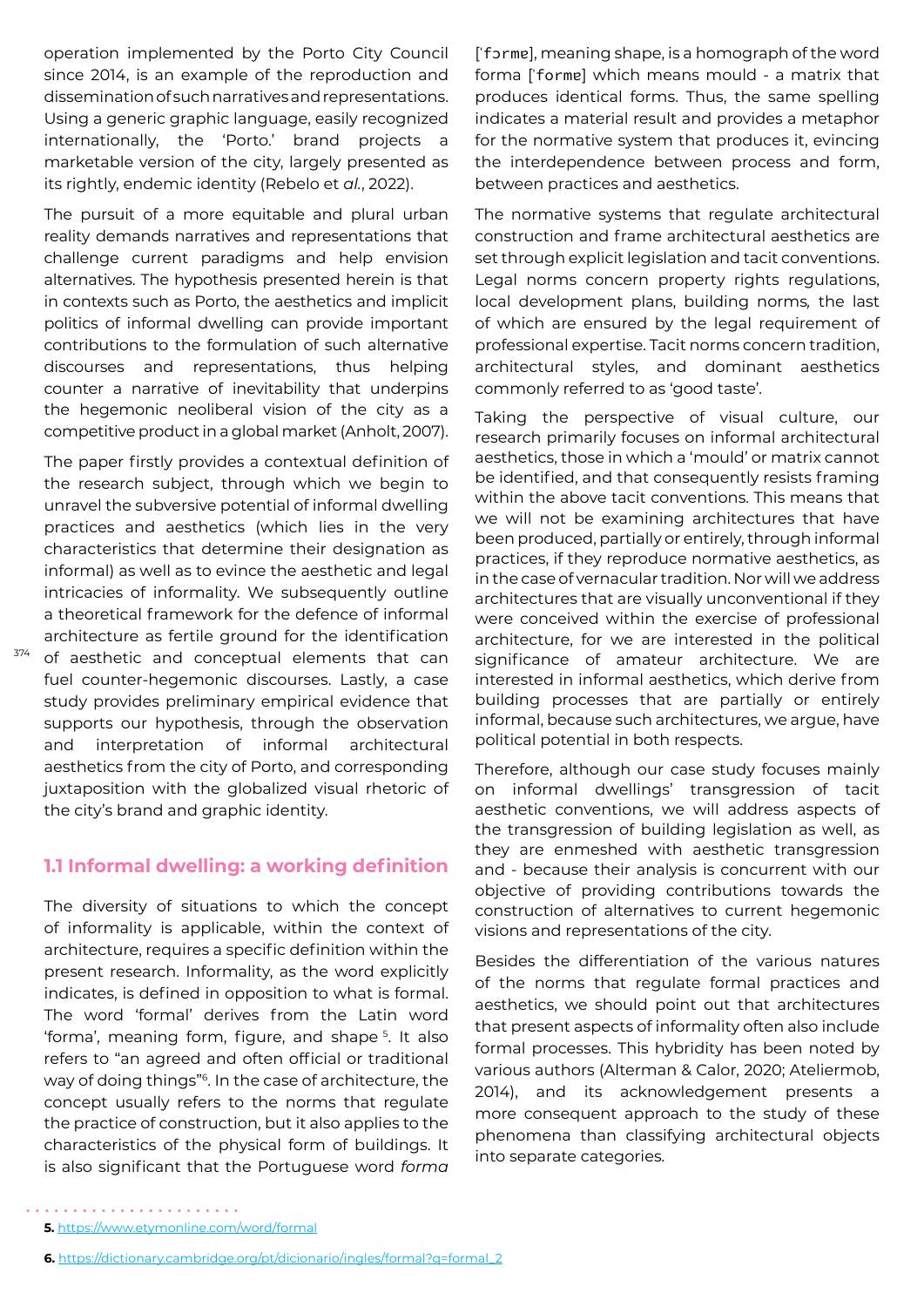There is indeed a spectrum of practices (Roy, 2005) and aesthetics in which we can identity degrees of formality and informality, ranging from dwellings that were illegally self-built on illegally occupied land, with reduced material availability, to luxury residences illegally built in protected areas<sup>7</sup>, to illegal transformations of high-end buildings<sup>8</sup>. However, our research hypothesis does not concern these later examples.

Our focus on dwellings stems from "the emotional, personal and symbolic connotation of the house" (Rapoport, 1990, p. 22), and its relevance as a privileged space for the expression of personal identities that, self-building practices, contribute to the visual character of public places.

### **1.2 Previous contributions towards the legitimization of informal dwelling**

Since the middle of the twentieth century, various authors have identified self-construction, or participated architecture, as a laboratory where experiments spontaneously take place, not only on construction solutions and aesthetic forms, but also in alternative relationships with economy, property, power, and the environment. Our hypothesis is supported by those works that address aspects that hint at the counterhegemonic potential of informal construction practices. The most relevant examples are discussed below.

In the 1970s, in a different political atmosphere, John Turner was an outspoken advocate for "dweller control of the housing process" (Turner & Fichter, 1972, p. 2), a vindication that in his words "was treated as subversive nonsense" (Turner & Fichter, 1972, p. 150). Already then, he argued that housing must be conceived as an activity, rather than a commodity, and that "decision-making power must, of necessity, remain in the hands of the users themselves". (Turner & Fichter, 1972, p.154)

In Portugal, shortly after the 1974 revolution, a nation-wide decentralised project was launched to assist local communities living in precarious housing conditions, in the construction of dwellings and neighbourhoods that would take into account their concrete needs and desires (Bandeirinha, 2007). It was a short-lived project, as was the political atmosphere that enabled it. Still, the SAAL<sup>9</sup> experience and documentation are an international reference in participated architecture, which tried to establish a different housing paradigm, involving the reconfiguration of land property, as well as a revision of the roles of architects and dwellers in housing construction. Then as now, housing was a critical issue.

375

The work of Amos Rapoport (1990) on the meaning of built environment is also relevant to our investigation. His approach of the built environment as a system that enables and encourages particular ways of living underlines the critical importance of built environment design in the maintenance of social order. His argument for the importance of dweller meaning in housing architecture, as distinct from designer meaning, informs his critique of what he considers to be overdesigned environments, which he sees as a product of the modernist paradigm:" in fact, the whole modern movement in architecture can be seen as an attack on users' meaning" (Rapoport, 1990, p. 22).

More recently, the work of Ananya Roy highlights the political stakes of informality in the Global South, while remarking that urbanism policies that work with informality can also be useful wherever planning is "concerned with distributive justice" (Roy, 2005, p. 147). Her analysis demonstrates how urban informality brings up issues of inequality and exploitation and evinces the injustice of the capitalist paradigm: "dealing with informality requires recognizing the 'right to the city'— claims and appropriations that do not fit neatly into the ownership model of property." (Roy, 2005, p. 148)

Most of the field research on informal dwelling addresses the context of the Global South*,* rarely addressing its presence in Western European contexts. The reason for this, other than the obvious fact that informal construction practices have become rare in such regions, may also include a visibility issue. The formal construction paradigm, asserted by the modernist project, has become so prevailing in these contexts, as to be perceived as natural, invisibilizing other practices. Although much of the built environment in Western European cities is considered vernacular and as such fulfils criteria that would classify it as informal, selfconstruction is perceived as a practice pertaining to the past, as it is hardly ever envisioned as a contemporary practice in hegemonic projects for the future of cities.

**9.** Serviço de apoio ambulatório local.

**<sup>7.</sup>** See for example: https://www.jn.pt/justica/justica-pede-demolicao-de-seis-moradias-ilegais-no-geres-e-acusa-18-pessoas-13498035.html

<sup>8.</sup> For a highly mediatic Portuguese example, see: https://ionline.sapo.pt/artigo/736712/polemica-marquise-de-ronaldo-pode-violardireitos-de-autor?seccao=Portugal\_i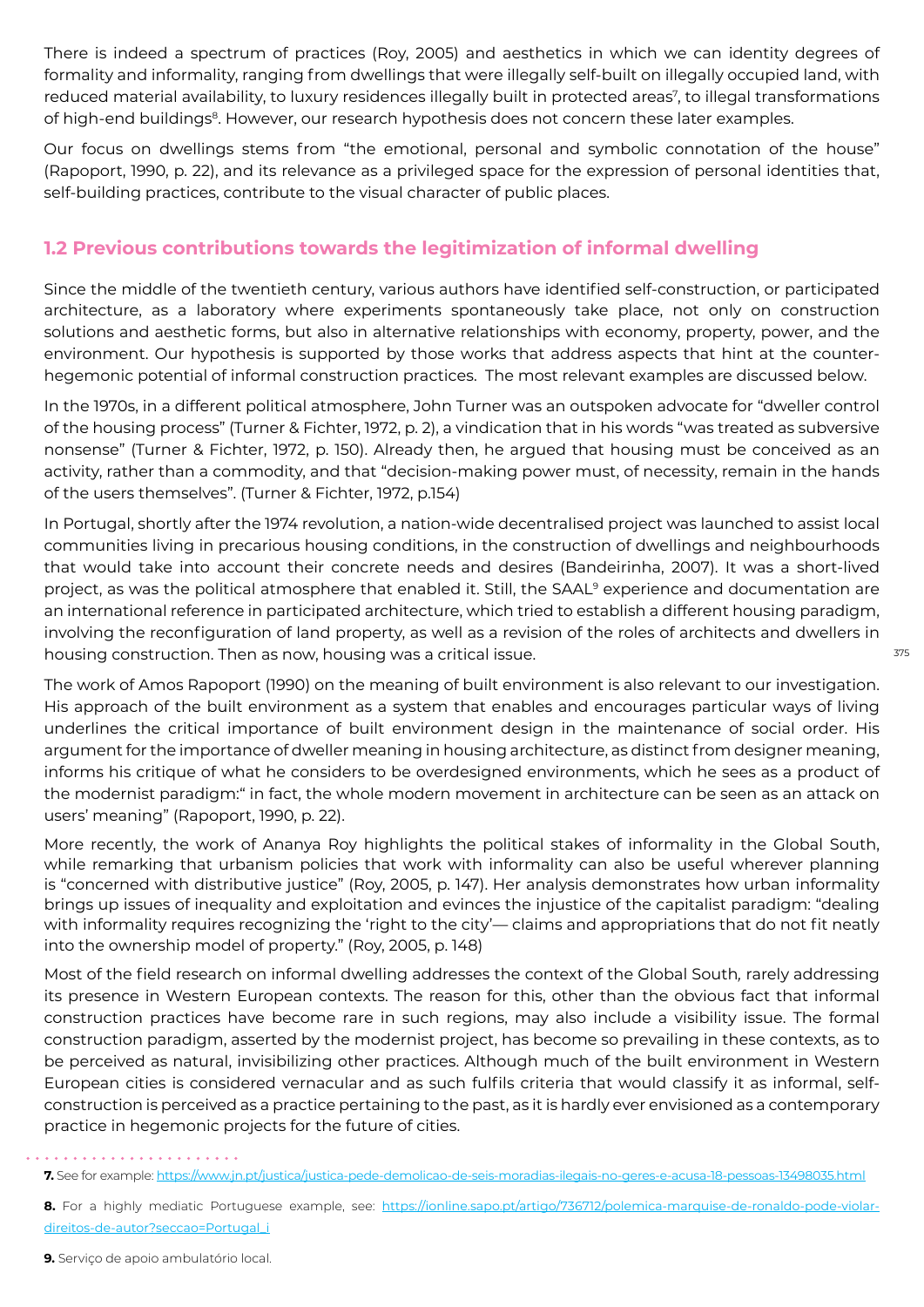Still, examples can be found that explore different types of informal construction practices and expressions, produced in Western contexts, within different social dynamics. Once again, we highlight examples which take on a political stance. Recontextualizing the work of Collin Ward, Richard Bower has revisited the history of 'plotlander' housing in the UK in face of the contemporary housing crisis, suggesting the "positive potential of informal and alternative housing models in the UK and wider Westernized world" (Bower, 2017, p. 79). António Coxito (2016) has examined the role of contemporary vernacular architecture in the context of activism and alternative communities, to ascertain the possibilities of autonomy and autarchy in architecture, framing it within research on architecture as an instrument of utopia.

These few studies and experiments stem from the disciplinary fields of architecture and urbanism. Our research project examines the subject from the perspective of visual culture studies, aiming to contribute to the constitution of a body of research, visual material, and conceptual elements from which citizens can draw in order to imagine and formulate alternative futures. Although we approach our subject from a visual perspective, we work on the premise that aesthetic and political aspects of our subject are intimately linked.

## 2. Case study

Our argument is framed within an understanding of public space as a discursive scene. Brand placement and architecture are two important means of intervening in the public scene and constitute the focus of our case study. We contrast the ubiquitous and imposing presence of the 'Porto.' brand in the streets of Porto, with the widespread yet disregarded presence of informal dwelling aesthetics, in order to evince the latter's subversive potential. Considering public space as a scene where hegemonic projects work to establish cultural dominance (Mouffe, 2007), and built environments as expressions and representations of cultural, social, and political systems, we examine the respective roles of the 'Porto.' brand as a dominant representation of the city, and informal dwelling aesthetics as a counter-hegemonic visuality.

#### **2.1 The aesthetics of 'Porto.'**

#### 376

Designed to represent the city as well the City Council, the 'Porto.' brand simultaneously promotes both, targeting tourism as well as the local population (Rebelo et *al*., 2022). Since its inception, in 2014, the City Council uses a wide diversity of means to grant the 'Porto.' brand massive visibility in public space, as well as online. It labels public buildings, municipal vehicles, and street workers uniforms, signals building sites, and is widely used in billboard communication. The scale of some of these interventions is gigantic: for example, the wrapping of buildings in the process of rehabilitation (Figure 8.1.1). Large three-dimensional logos placed in touristic locations to serve as selfie backgrounds. The brand's intended ubiquity, the variety of scales and its placement, both imponent and pervasive (Figure 1), its sudden and spectacular appearance, denote a strategy to invest the city with a dominant discourse and a constructed identity, an instance of what Sola Morales (2002) referred to as abusive identities imposing overwhelming homogeneity to citizens.



Figure 8.1.1 - Building wrap | Figure 1b - 'Porto.' logo labeling a municipal vehicle

Source: the authors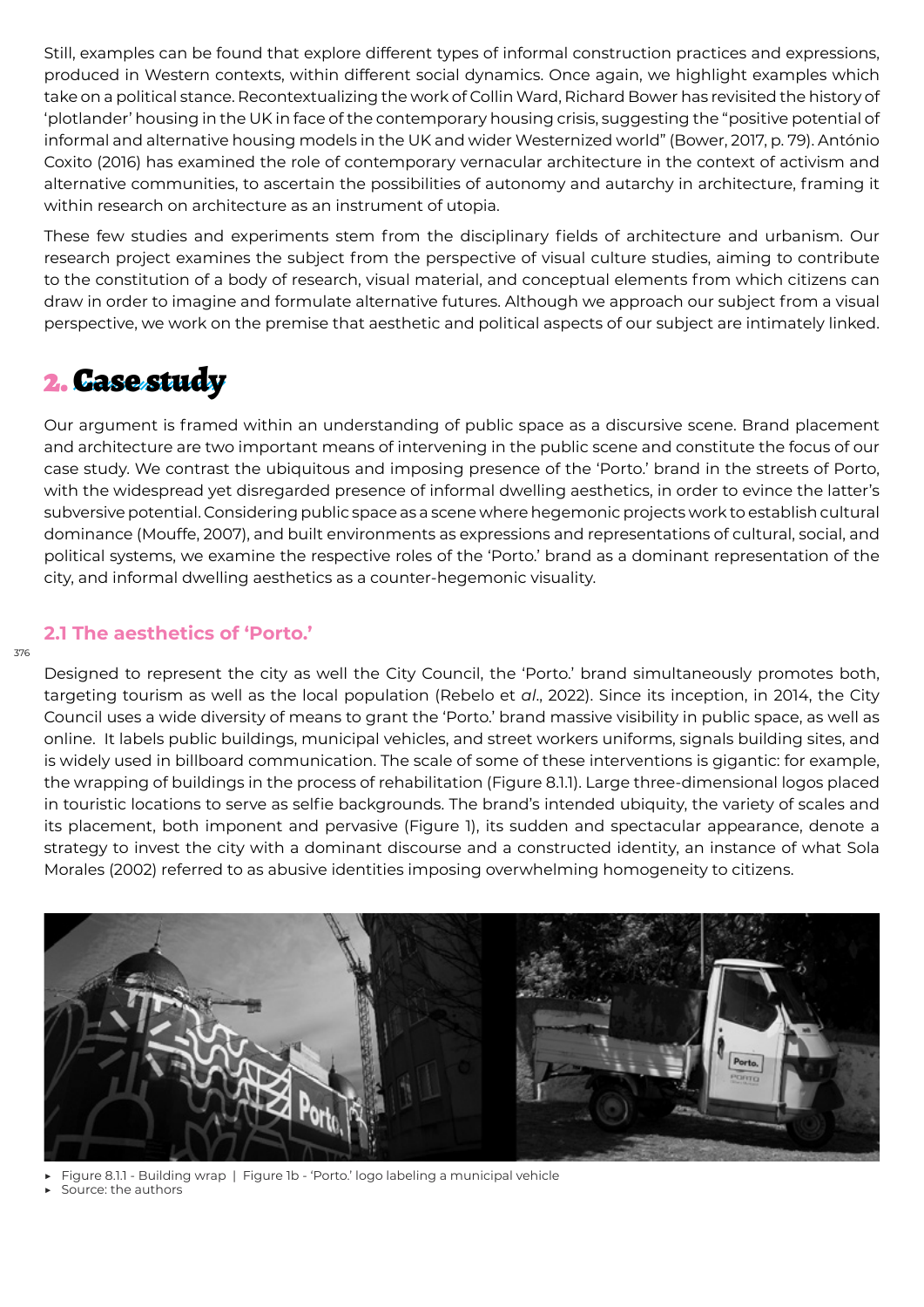Although the brand was internationally awarded, it also faced criticism from local designers (Laranjo, 2016; Moura, 2014) as well as citizens and organized groups who contest the development model it represents, and the brand's legitimacy to represent the city (Melo & Balonas, 2019). Its graphic language has been at the centre of discussions on originality, plagiarism, and design trends that have placed it anywhere between a trendleading brand and a product of global homogenization (Moura, 2015; Ribeiro & Providência, 2015; Rodrigues, 2019). Its formula is widespread internationally and has been adapted by other Portuguese municipalities on different occasions<sup>10</sup>: elements deemed characteristic of a given place are selected and represented through icons, using a generic graphic language (Figure 8.1.2).

Two main concepts are central and repeatedly used in the brand's promotional discourse: tradition, namely evoking heritage and connected to the concept of authenticity; and the opposite notion of "cosmopolitan modernity" (Aires, Moreira and Santos, 2017, unpaged). If we analyse this through the hegemonic logic of capitalism - which underlies discourses that equate the city's identity to a brand - we see that the city is conceived as a product, whose main assets are the aforementioned concepts. The brand's design highlights these two assets, through the representation of traditional local elements using a global contemporary graphic language that, as noted by Moura (2015), is characteristic of our historic period rather than a particular place.

The smooth and clean aesthetic of this graphic language is not specific to place branding. According to Chul-Han (2018, n/p): "The smooth is the signature of the present time". The "aesthetics of the smooth", enables accelerated communication. It does not "ask to be interpreted, to be deciphered or to be reflected upon" (Chul-Han, 2018, n/p). The advantages of such aesthetics in the context of branding that targets external consumers are evident: it produces representations of places that translate their alterity into easily recognizable global references, suitable for rapid touristic consumption (Porto Pelo Porto). It provides what could be called a *fastotherness -* emptied of potentially challenging alterity - that can be absorbed during a weekend break.



377

Source:© Eduardo Aires/White Studio

The massive presence of hegemonic visual languages in public space is a means of asserting the domination of cultural, social, and political systems. In the present case study, the capitalist vision of the city as a product is manifest and endlessly repeated in public space, namely through the placement of a city brand. It is also manifest in the city's architecture, either in the 'smoothed' rehabilitation of heritage buildings, in the

**10.** See for example: https://www.cm-evora.pt/en/visitante/agenda-e-noticias/media-center/identidade-visual-do-municipio/; https:// www.logotipo.pt/blog/nova-identidade-aveiro/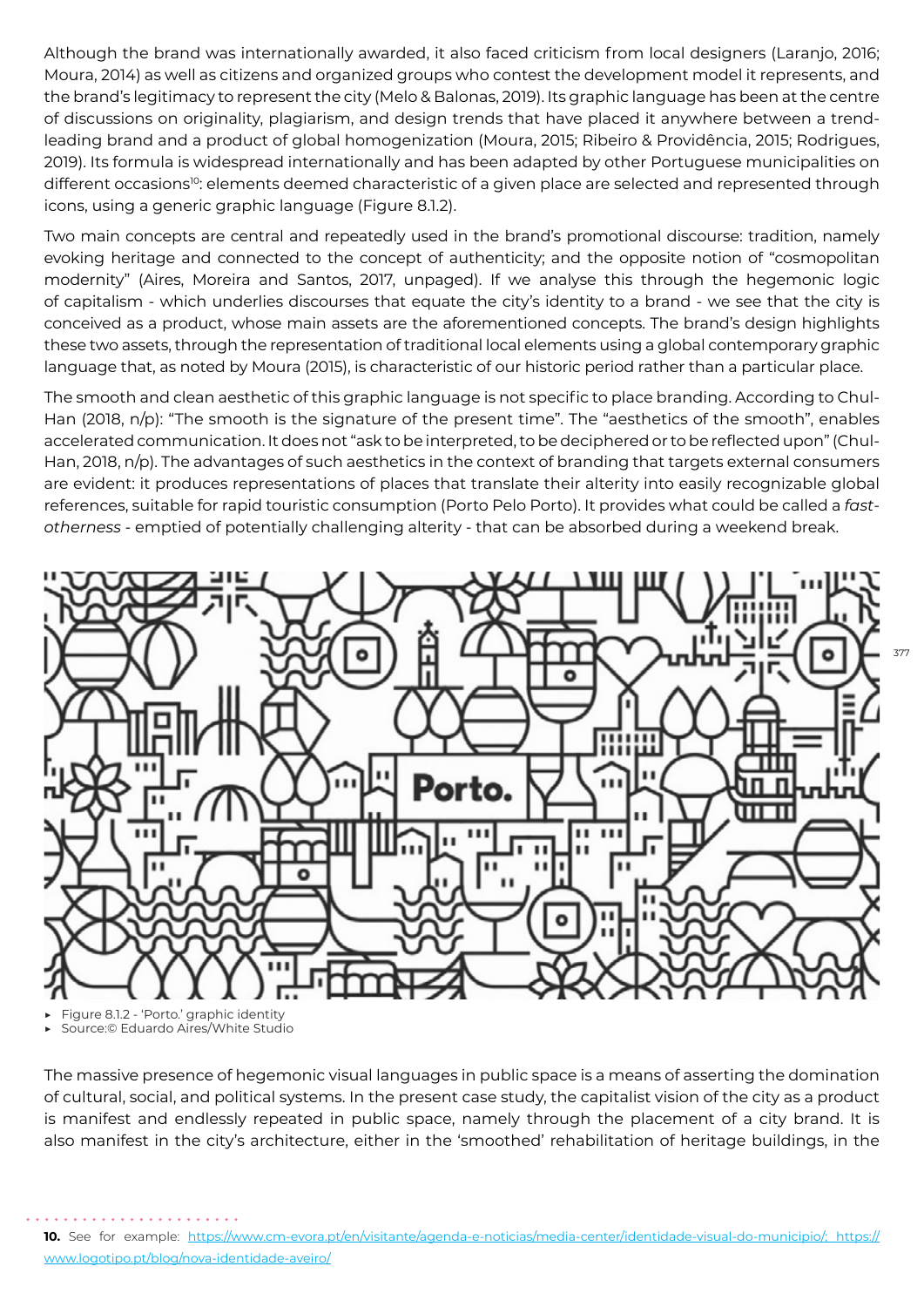'cosmopolitan modernity' of international iconic buildings<sup>11</sup>, or the stingy aesthetics of generic apartment blocks, in which a profit-driven logic seems to leave no space for superfluous aesthetic concerns.

The pervasiveness of the language and symbols of capitalism is deep-seated in the urban landscape, having become so familiar as to seem natural. The existence of alternative expressions in public space is therefore crucial if other visions of the city are to resist the seeming inevitability of the current social order and different futures are to be envisioned. In face of the hegemony of global capitalist aesthetics, the visual character of informal dwelling can provide an antidote or a counter-image of the city, that in the words of Solá-Morales (2002), may provide a critique of the prevailing city model, as well as a possible alternative.

#### **2.2 Informal architectural aesthetics as countervisuality**

What we are designating as informal architectural aesthetics does not fit in the 'Porto.' product package. Informal dwellings are not considered as heritage, because, unlike vernacular tradition, their visual expression does not correspond to recognizable tacit norms, nor do they look modern or embody hegemonic conceptions of innovation. They would not be considered cosmopolitan or international, according to the prevailing imaginary, although they do present, in different forms, aspects of internationalism in the diverse origins and global accessibility of some of the materials employed, in their visual references, and even the people who inhabit these dwellings, as they are often the only possibility for low income or undocumented immigrant populations (Matos & Rodrigues, 2009)

Informal aesthetics cannot, by definition, be framed within known categories. The expression 'informal' serves as an uncategorized folder that accommodates a diversity of expressions that cannot be fitted in defined categories. This makes them intriguing and somewhat ungraspable, and as such, difficult to integrate in the regular tourist experience, whose brevity demands more immediate satisfaction.

378 Nevertheless, when adequately 'smoothed', some types of informal aesthetics that in the past were disregarded by the market, have become viable products: such is the case of Porto's endemic urban typology known as 'ilhas', many of which have been the object of functional and aesthetic reconfigurations in order to integrate the local accommodation market (Coutinho, 2017). This has been causing speculative pression over Porto's 'ilhas', and its inhabitants<sup>12</sup>. It is also true that there is a touristic market (even if essentially a niche market), for the type of rough and often disconcerting architectural aesthetics produced by informal processes, namely among a public that is suspicious of the products of globalization.13 Such cases suggest the possibility of co-optation processes by which capitalism absorbs potentially subversive expressions, rendering them innocuous and turning them into yet another commodity (Alvelos, 2003).

Informal aesthetics are anything but smooth or clean. If, as Chul-Han (2018) proposes, smoothness is associated with perfection, the aesthetics we are looking at revel in imperfection. Surfaces often display the harshness of raw materials, presenting variable textures and colours, forms are irregular because of the employed tools, mirroring the singularity of the gestures that produced them (Figure 8.2.3). This complexity resists conceptual grasp but is generous to our senses. Resonating with Pallasma's comparison between the medieval "city of sensory engagement" and the modern "city of sensory deprivation" (Pallasmaa, 2012, p. 43), we see the expressiveness of informal aesthetics, in stark contrast with the aseptic smoothness of global graphic trends, and the mute aesthetics of generic apartment blocks.

**<sup>11.</sup>** See for example the visual and discursive presentation of the new business, cultural and civic centre *Matadouro*, by Kengo Kuma: http:// ooda.eu/work/matadouro/

**<sup>12.</sup>** See for example: https://expresso.pt/sociedade/2018-01-24-Moradores-da-Ilha-da-Tapada-no-Porto-recusam-ser-deportados-paradar-lugar-a-turistas

<sup>13.</sup> On this subject see: https://www.theguardian.com/cities/2019/jan/28/no-one-likes-being-a-tourist-the-rise-of-the-anti-tour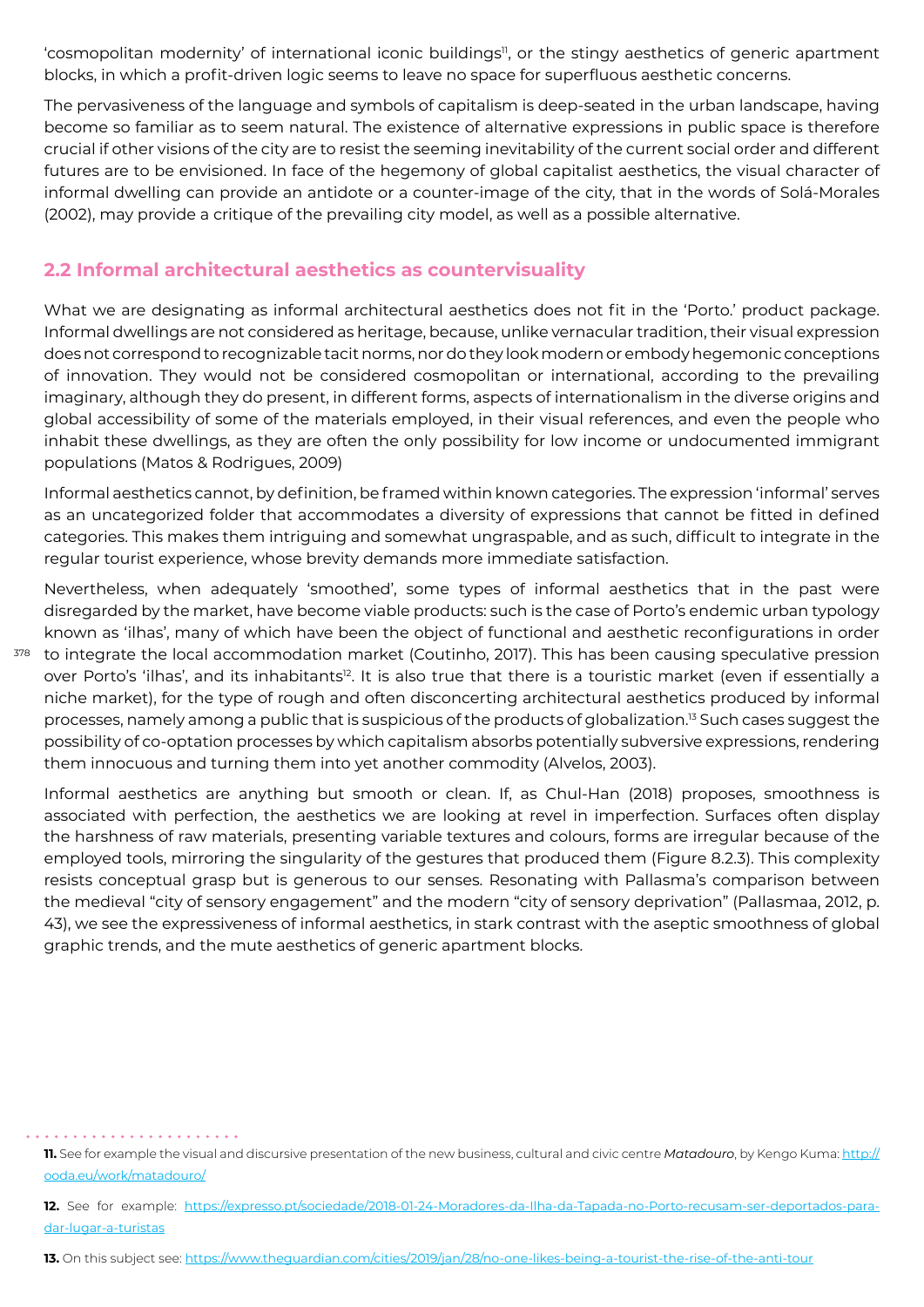

Figure 8.1.3 - Irregular wall | Figure 3b - Informal dwellings | Figure 3c - Informal dwelling detail

Source: the authors

As we were able to document, although the presence of informal aesthetics is widespread and can be detected in a wide range of locations in the city of Porto, it may not be evident to the untrained eye. Unlike branding tags or spectacular architectural icons, informal architecture is embedded in the urban fabric, for they are the result of quotidian, long-term, non-centralised processes. Their visual character emanates from the landscape as a collective – even if dissonant - expression. Indeed, through the personalization of dwellings' exteriors that often occurs in informal construction (Figure 8.1.3 and 8.1.4), personal identities reach public space. Therefore, the resulting aesthetics can legitimately be regarded as a representation of that collective.



Figure 8.1.4 - Framed gate | Figure 4b - Exterior house decoration | Figure 8.2.5 - Decorative elements on façade

Source: the authors

It is worth noting that much of what is now valued as the city's-built heritage was produced before formal construction processes have become prevalent in the domain of housing. Although tradition was then very dominant, the fact that citizens directly intervened in the construction of their environment produced a diversity that constitutes the visual character of Porto's heritage landscape (Icomos, 1996), widely disseminated as the city's visual identity. The contemporary concentration of building activity in the few hands of professionals, developers, and affluent citizens, increasingly makes for an urban landscape that is the product and representation of dominant social groups.

The issue of citizen participation in the construction of built environments is a point of confluence in our study, where tacit aesthetic norms intersect construction regulations. Legal norms – as well as social and economic hierarchies – inhibit the participation of a large majority of the population in the construction of built environments, consequently impeding their contribution to the visual character of places, and their representation in public space. To a certain extent, the legal norms that render the building activity an exclusively professional domain also ensure control over urban environment aesthetics. In that sense, self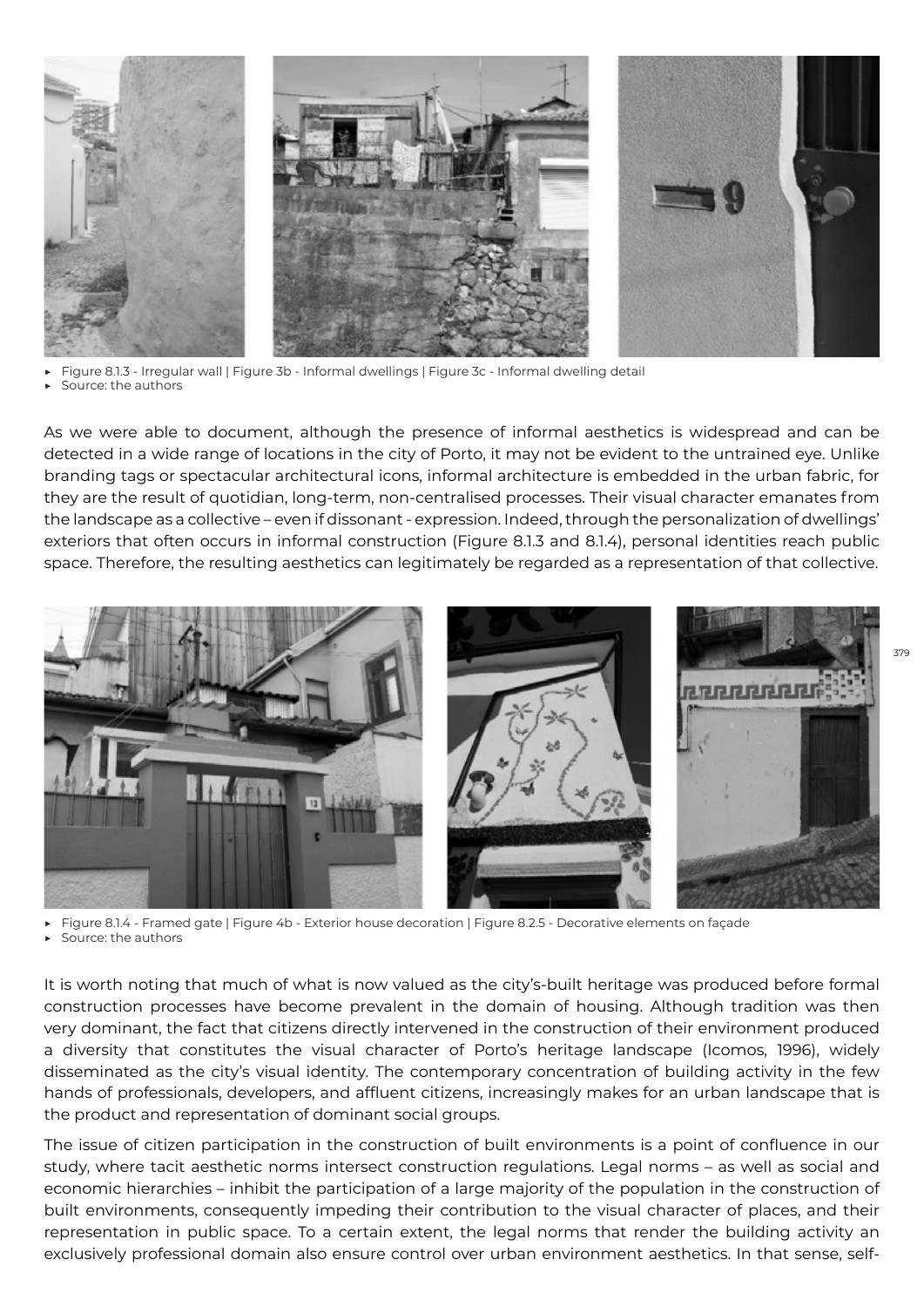building is often the expression of aesthetics deemed illegitimate. By intervening in the creation of urban landscape aesthetics, dwellers not only subvert the accepted role distribution paradigm, they also seize the opportunity to produce countervisualities (Mirzoeff, 2011) (Figure 8.1.5).



Figure 8.1.5 - Detail from 'Porto' graphic identity over photograph of tiled wall

Source: the authors

380

The aesthetic diversity produced by informal dwelling is a potent antidote to the homogenising effect of global design trends that attempt to represent cities, as to the pervading monotony and anonymity of contemporary generic architecture (Elsheshtawy, 2011). But perhaps its most valuable quality is being an expression of social diversity and democratic representation in urban landscapes. Keeping in mind that built environment aesthetics are powerful instruments in the assertion of political, social, and cultural systems, as well as persuasive enablers of corresponding lifestyles and relationship modes (Rapoport, 1990), aesthetic diversity means more than pleasure for the eyes: it contributes to the vital existence of alternative modes of building, dwelling and exercising citizenship in urban environments.

### Concluding remarks

We have been able to identify concepts and aesthetic qualities that reinforce our hypothesis on the pertinence of looking into informal dwelling, for contributions to the construction of counter-hegemonic discourses and visualities in the city of Porto, and potentially in similar contexts.

The contextual definition of our research ecosystem enabled the identification and interrelation of concepts that contribute to the comprehension of the subversive potential of informal dwelling practices and aesthetics. A reflection on the relationship between the concepts of norm, form and mould, evinces the intrinsic connection between process and form, practices, and aesthetics, fostering the acknowledgment of the evocative potential and political meaning of informal dwelling aesthetics. These concepts also and provide a synthesis of that connection that can be employed in the formulation of counter-hegemonic discourses. The consideration of the explicit or tacit character of the normative systems that produce informality also contributes to disclosing the interconnections between legal and aesthetic conventions, namely in regard to their common political potential. This differentiation also informs the ascertainment of which, among the diversity of practices that can be designated as informal construction, may correspond to the research objectives.

A succinct literature review identified previous contributions to the legitimization of informal dwelling that foreground its political stakes, providing a theoretical foundation for our argument, and situates our research in geographic and disciplinary terms.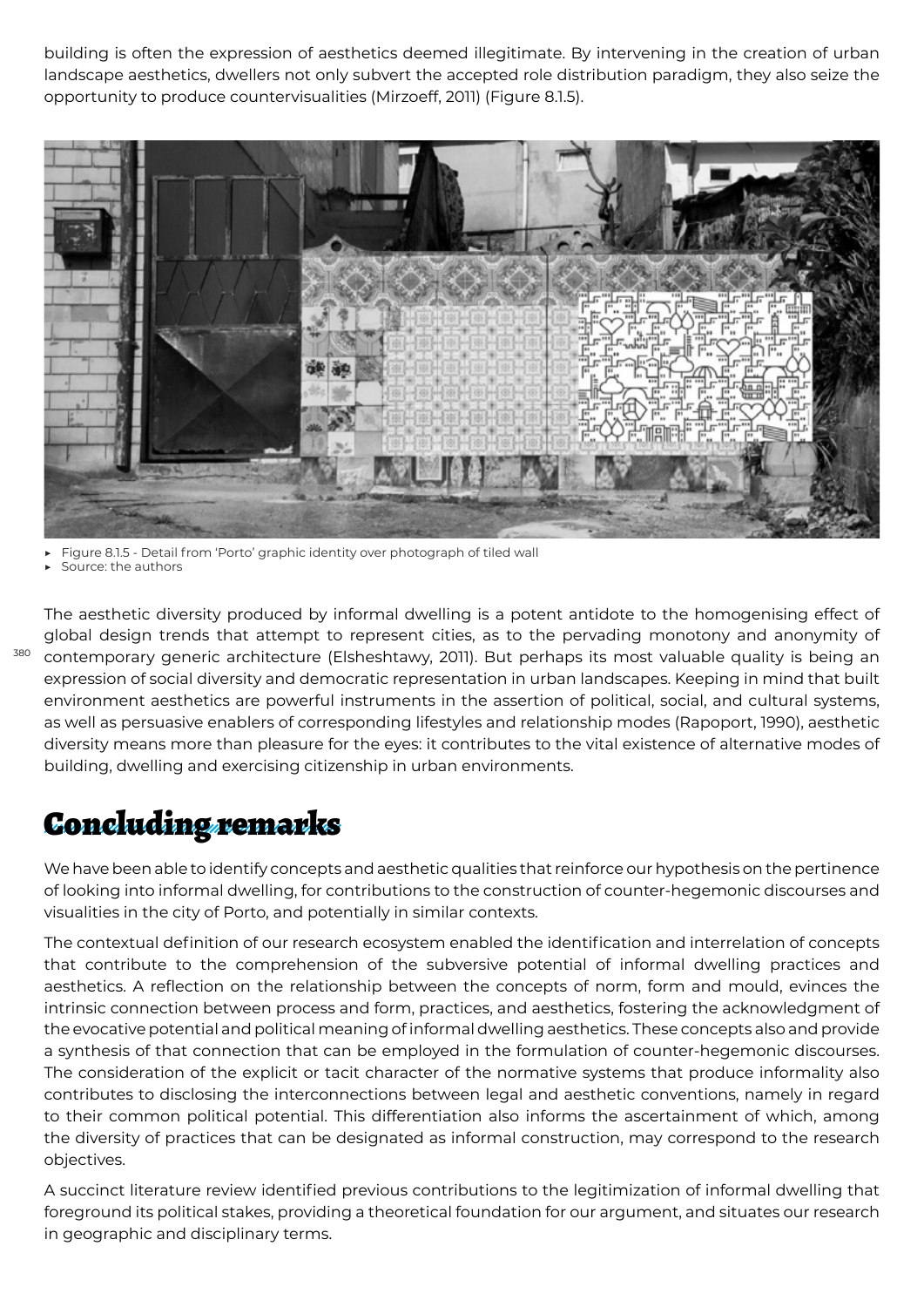The case study offers a contextual analysis of the potential enunciated in the research hypothesis, by proposing to consider informal dwelling aesthetics as countervisuality, in the city of Porto. The city's graphic identity is examined as a dominant representation, that promotes a capitalist vision that currently dominates the city's development. The analysis of this identity enabled an identification of the visual strategies employed to establish the hegemony of that vision, namely the brand's pervasiveness in quotidian environments, through different scales of placement in public space; the use of a globalized design formula, and a generic graphic language to promote the city as a product, among prospective consumers; and the employment of the type of visual language that Byung Schul-Han' has designated as "aesthetic of the smooth" in order to facilitate the flow of uncritical consumption.

The identification of such aesthetic strategies and characteristics enables their confrontation with informal dwelling aesthetics, as a means to ascertain its potential as countervisuality. Thus, a set of aesthetic qualities was identified as potentially subversive: non-conformity to the promotional representation of the city (namely its association with tradition, innovation, and cosmopolitanism); unclassifiable aesthetics unfit for fast touristic consumption; complex and perceptually challenging aesthetics; its emanant rather that imposed character; and aesthetic diversity as a representation of social diversity and the product of participation. However, we just as much signal the risk of co-optation of such aesthetics by hegemonic discourses.

Further investigation is needed to fully ascertain the counter-hegemonic potential of informal dwelling and experimentation is required in order to determine the effectiveness of an employment of concepts and aesthetics emerging from informal contexts, in the formulation of counter-hegemonic discourses and representations. The present paper endorses the pertinence of such research.

**Acknowledgements:** This research is being developed within the project "Visual and semantic identities of the city of Porto: an ascertainment of the contributions of informal dwelling", funded by the Foundation for Science and Technology (FCT) and the European Social Fund (ESF), through the European Regional Development Fund, under the grant PD/BD/150641/2020.

#### **References**

» Aires, E., Moreira, R., & Santos, N. N. (2017). *Porto. Manual de identidade* [Port. Identity manual]. Porto: Câmara Municipal do Porto. Retrieved from: https://www.cm-porto.pt/files/uploads/cms/cmp/7/files/21/01-manual-14-digital-2017.pdf

» Alterman, R., & Calor, I. (2020). Between informal and illegal in the Global North. In U. Grasshoff (Ed.) *Comparative Approaches to Informal Housing Around the Globe*. (pp. 150-185). London: UCL Press.

» Alvelos, H. (2003). *The Fabrication of Authenticity: Graffiti Beyond Subculture*. London: Royal College of Art.

» Anholt, S. (2007). *Comp*et*itive Identity: The New Brand Management for Nations, Cities and Regions*. London: Palgrave Macmillan.

» Ateliermob. (2014). Definir o Informal [Defining the informal]. [Website]. *Archdaily*. Retrieved from: https://www.archdaily.com.br/ br/625162/definir-o-informal-ateliermob

» Bandeirinha, J. A. (2007). *O Processo SAAL e a Arquitectura no 25 de Abril de 1974* [The SAAL Process and the Architecture in the 25th of April 1974]. Coimbra: Coimbra University Press.

» Bismarck, P. L. (2019, December 9). A cidade na época da sua reprodutibilidade financeira [The city at the time of its financial reproducibility]. *Punkto*, 25(Outono). Retrieved from: https://www.revistapunkto.com/2019/12/a-cidade-na-epoca-da-sua\_15.html

» Bower, R. (2017). Forgotten Plotlanders: Learning from the Survival of Lost Informal Housing in the UK. *Housing, Theory and Soci*et*y, 34*(1), 79-105.

» Coutinho, J. (2017, September 11). As ilhas do Porto e o turismo dos modos de vida [The ilhas of Porto and the tourism of ways of life]. *Punkto*. Retrieved from: https://www.revistapunkto.com/2017/09/as-ilhas-do-porto-e-o-turismo-dos-modos.html

» Coxito, A. (2016). *Arquit*et*ura e autonomia: Experimentação na periurbanidade* [Architecture and autonomy: Experimenting in periurbanity]. Évora, Universidade de Évora.

» Elsheshtawy, Y. (2011). The Informal Turn. *Built Environment, 37*(1), 4-10.

» Fernandes, J., Carvalho, L., Chamusca, P. & Pinto, J. (2018). Gentrification in Porto: problems and opportunities in the past and in the future of an internationally open city. *GOT - Journal of Geography and Spatial Planning,* (15), 177-198.

» Han, B.-C. (2018). *Saving Beauty*: Cambridge: Polity Press.

» ICOMOS. (1995, October 23). *Advisory Body Evaluation*. UNESCO. Retrieved from: https://whc.unesco.org/en/list/755/documents/

» Laranjo, F. (2016, April 19). Simplismo [Simbolism]. *Público*. https://www.publico.pt/2016/04/19/p3/cronica/simplismo-1825809

» Matos, F. & Rodrigues, R. (2009). As ilhas do Porto: lugares de Resistência [The ilhas of Porto: places of Resistance]. *OBSERVATORIUM: Revista El*et*rônica de Geografia, 1*(1), 33-57.

» Melo, A. D. & Balonas, S. (2019). Stickers on politics. The power of a brand is its weakness – a case of activism and subvertising. In I. Ruiz-Mora, G. Gonçalves, & I. Somerville (Eds.), *Organizational and Strategic Communication Research: Global Trends* (pp. 173-197). Covilhã: LabCom.IFP.